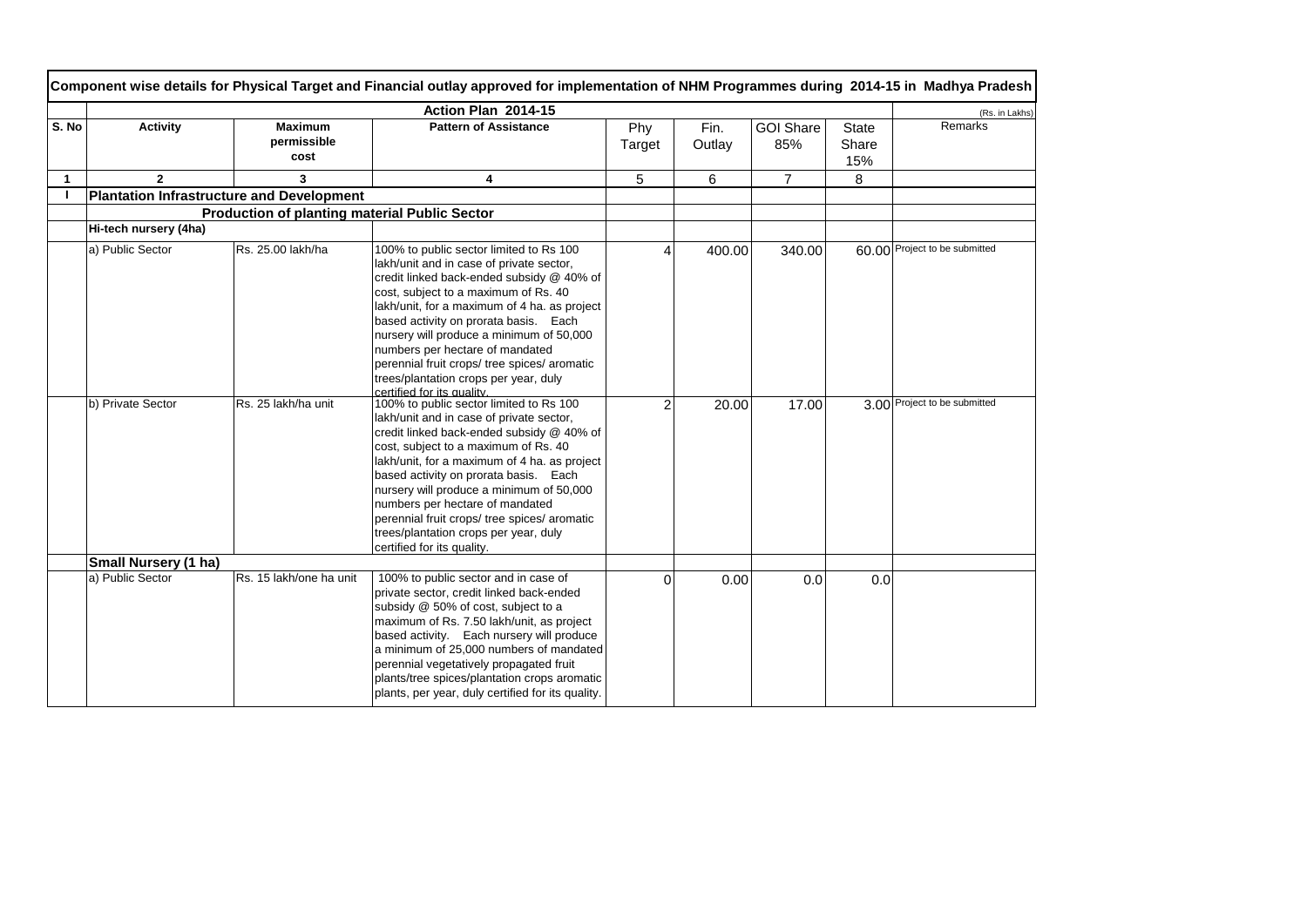| b) Private Sector<br>100% to public sector and in case of<br>Rs. 15 lakh/one ha unit<br>3<br>22.50<br>19.13<br>private sector, credit linked back-ended<br>subsidy of cost, subject to a maximum of<br>Rs. 7.50 lakh/unit, as project based activity.                                                               | 3.38<br>Minutes of SLEC meeting to be                                                                           |
|---------------------------------------------------------------------------------------------------------------------------------------------------------------------------------------------------------------------------------------------------------------------------------------------------------------------|-----------------------------------------------------------------------------------------------------------------|
| Each nursery will produce a minimum of<br>25,000 numbers of mandated perennial<br>vegetatively propagated fruit plants/tree<br>spices/plantation crops per year, aromatic<br>plants, duly certified for its quality.                                                                                                | submitted along with details of<br>beneficiareis, locaiton, bank<br>loan etc to facilitate release of<br>funds. |
| Upgrading nursery Infrastructure to meet acceditation norms                                                                                                                                                                                                                                                         |                                                                                                                 |
| a) Public Sector<br>to<br>Rs.<br>10.00 100% of Public Sector<br>Up<br>30<br>300.00<br>255.00<br>45.00<br>lakh/nursery of 4 ha, on<br>prorata basis                                                                                                                                                                  |                                                                                                                 |
| to<br>Rs.<br>10.00 50% of cost to Private sector subject to a<br>b) Private sector<br>Jp<br>0<br>0.00<br>0.00<br>lakh/nursery of 4 ha, on maximum of Rs. 5.00 lakh/nursery.<br>prorata basis                                                                                                                        | 0.00                                                                                                            |
| Strengthening of existing Tissue Culture (TC) units                                                                                                                                                                                                                                                                 |                                                                                                                 |
| a) Public Sector<br>Rs. 20.00 lakh<br>0<br>100% of cost to public sector<br>0.00<br>0.00                                                                                                                                                                                                                            | 0.00                                                                                                            |
| Rs. 20.00 lakh<br>b) Private sector<br>50% of cost to private sector<br>0<br>0.00<br>0.00                                                                                                                                                                                                                           | 0.00                                                                                                            |
| Setting up of new TC Units.                                                                                                                                                                                                                                                                                         |                                                                                                                 |
| a) Public Sector<br>Rs. 250.00 lakh<br>100% of cost to public sector<br>$\overline{\mathbf{c}}$<br>425.00<br>500.00                                                                                                                                                                                                 | 75.00 Project to be submitted                                                                                   |
| Rs. 250.00 lakh<br>b) Private sector<br>40% of cost to private sector<br>0<br>0.00<br>0.00                                                                                                                                                                                                                          | 0.00 Project to be submitted                                                                                    |
| Seed production for vegetables and spices                                                                                                                                                                                                                                                                           |                                                                                                                 |
| Open pollinated crops                                                                                                                                                                                                                                                                                               |                                                                                                                 |
| a) Public Sector<br>Rs. 35,000/ha<br>100% of cost, limited to 5 ha.<br>Output<br>147<br>51.45<br>43.73<br>target of seed for each crop will be fixed by<br>the individual state.                                                                                                                                    | 7.72                                                                                                            |
| b) Private sector<br>35% in general areas and 50% in NE &<br>Rs. 35,000/ha<br>100<br>12.25<br>10.41<br>Himalayan States, Tribal Sub Plans (TSP)<br>areas, Andaman & Nicobar & Lakshadweep<br>Islands, limited to 5 ha. Output target of<br>seed for each crop will be fixed by the<br>individual state.             | 1.84                                                                                                            |
| <b>Hybrid seeds</b>                                                                                                                                                                                                                                                                                                 |                                                                                                                 |
| a) Public Sector<br>Rs. 1.50 lakh/ha<br>100% of cost, limited to 5 ha.<br>Output<br>$\overline{0}$<br>0.00<br>0.00<br>target of seed for each crop will be fixed by<br>the individual state.                                                                                                                        | 0.00                                                                                                            |
| 35% in general areas and 50% in NE &<br>b) Private sector<br>Rs. 1.50 lakh/ha<br>$\overline{0}$<br>0.00<br>0.00<br>Himalayan States, Tribal Sub Plans (TSP)<br>areas, Andaman & Nicobar & Lakshadweep<br>Islands, limited to 5 ha. Output target of<br>seed for each crop will be fixed by the<br>individual state. | 0.00                                                                                                            |
|                                                                                                                                                                                                                                                                                                                     |                                                                                                                 |
| Import of planting material for trial & demonstration purpose (By State Government, Grower<br>Associations recognized by NHB/ MoA, PSU)                                                                                                                                                                             |                                                                                                                 |
| a) Public sector<br>Rs. 100.00 lakh<br>100% of cost for State Govt. PSUs, as<br>1<br>100.00<br>85.00<br>15.00<br>project based                                                                                                                                                                                      | do                                                                                                              |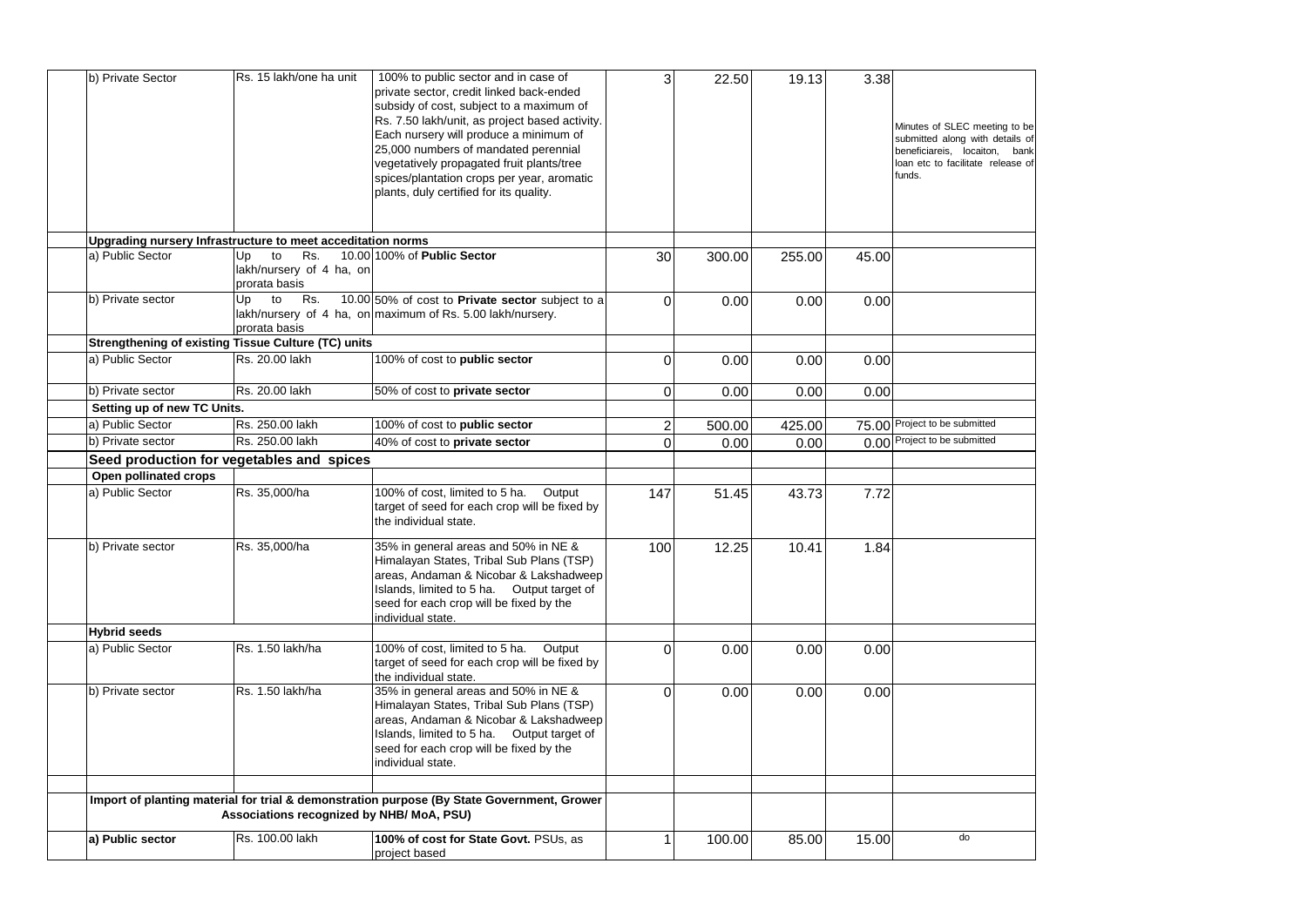|              | b) Private sector                                    | Rs. 100.00 lakh                       | 50% to Grower Associations.                                                                                                                                                                                                                                                                                                                         | $\Omega$         | 0.00    | 0.00    | 0.00   | do                             |
|--------------|------------------------------------------------------|---------------------------------------|-----------------------------------------------------------------------------------------------------------------------------------------------------------------------------------------------------------------------------------------------------------------------------------------------------------------------------------------------------|------------------|---------|---------|--------|--------------------------------|
|              | Seed infrastructure                                  |                                       |                                                                                                                                                                                                                                                                                                                                                     |                  |         |         |        |                                |
|              | a) Public sector                                     | Rs. 200.00 lakh                       | 100% of cost                                                                                                                                                                                                                                                                                                                                        |                  | 200.00  | 170.00  | 30.00  |                                |
|              | b) Private sector                                    | Rs. 200.00 lakh                       | 50% of cost                                                                                                                                                                                                                                                                                                                                         | $\Omega$         | 0.00    | 0.00    | 0.00   |                                |
|              | Sub-total Planting<br>material                       |                                       |                                                                                                                                                                                                                                                                                                                                                     | 39.00            | 1606.20 | 1365.27 | 240.93 |                                |
| $\mathbf{2}$ |                                                      |                                       | Establishment of new gardens / Area Expansion                                                                                                                                                                                                                                                                                                       |                  |         |         |        |                                |
|              |                                                      |                                       | Fruit crops other than cost intensive crops using normal spacing (For a                                                                                                                                                                                                                                                                             |                  |         |         |        |                                |
|              |                                                      | maximum area of 4 ha per beneficiary) |                                                                                                                                                                                                                                                                                                                                                     |                  |         |         |        |                                |
|              | <b>Fruits - Perennials</b>                           |                                       |                                                                                                                                                                                                                                                                                                                                                     |                  |         |         |        |                                |
|              | (a) Cost intensive crops                             |                                       |                                                                                                                                                                                                                                                                                                                                                     |                  |         |         |        |                                |
|              | v) Banana (TC)                                       |                                       |                                                                                                                                                                                                                                                                                                                                                     |                  |         |         |        |                                |
|              | Integrated<br>package<br>a)<br>with drip irrigation. | Rs. 3.00 lakh/ha                      | Maximum of Rs. 1.20 lakh/ha (40 % of<br>cost) for meeting the expenditure on<br>planting material and cost of material for<br>drip system, INM/IPM etc., in 2 installments<br>(75:25).                                                                                                                                                              | 268              | 241.20  | 205.02  | 36.18  |                                |
|              | b) Without integration                               | Rs. 1.25 lakh/ha.                     | Max. of Rs. 0.50 lakh per ha, (40% of cost)<br>for meeting the expenditure on planting<br>material and cost of INM/IPM in 2<br>installments (75:25).<br>For (a) and (b) above, in the case of TSP<br>Andaman & Nicobar<br>areas.<br>and<br>Lakshadweep Islands, assistance will be<br>@ 50% of cost in 2 installments (75:25).                      | 667              | 250.01  | 212.51  | 37.50  |                                |
|              | <b>Maintenance without Integration</b>               |                                       |                                                                                                                                                                                                                                                                                                                                                     |                  |         |         |        |                                |
|              | 1st Year                                             |                                       |                                                                                                                                                                                                                                                                                                                                                     | 1248             | 156.00  | 132.60  |        | 23.40 As per norms of XI Plan. |
|              | vii) Papaya                                          |                                       |                                                                                                                                                                                                                                                                                                                                                     |                  |         |         |        |                                |
|              | a) Integrated package<br>with drip irrigation.       | Rs. 2.00 lakh/ha.                     | Maximum of Rs. 0.80 lakh/ha (40% of the<br>cost) for meeting expenditure on planting<br>material, drip irrigation and cost of material<br>for INM/IPM, in 2 installments (75:25).                                                                                                                                                                   | 200              | 120.00  | 102.00  | 18.00  |                                |
|              | b) Without integration                               | Rs. 60,000/ha                         | Maximum of Rs. 0.30 lakh/ha (50 % of<br>cost) for meeting the expenditure on<br>planting material and cost of INM/IPM in 2<br>installments (75:25).<br>For (a) and (b) above, in the case of NE<br>and Himalayan States, TSP areas,<br>Andaman & Nicobar and Lakshadweep<br>Islands, assistance will be @ 50% of cost<br>in 2 installments (75:25). | $\overline{133}$ | 29.99   | 25.49   | 4.50   |                                |
|              | Maintenance without Integration                      |                                       |                                                                                                                                                                                                                                                                                                                                                     |                  |         |         |        |                                |
|              | 1st Year                                             |                                       |                                                                                                                                                                                                                                                                                                                                                     | 158              | 7.90    | 6.72    | 1.19   |                                |
|              | viii) Ultra high density (Meadow orchard)            |                                       |                                                                                                                                                                                                                                                                                                                                                     |                  |         |         |        |                                |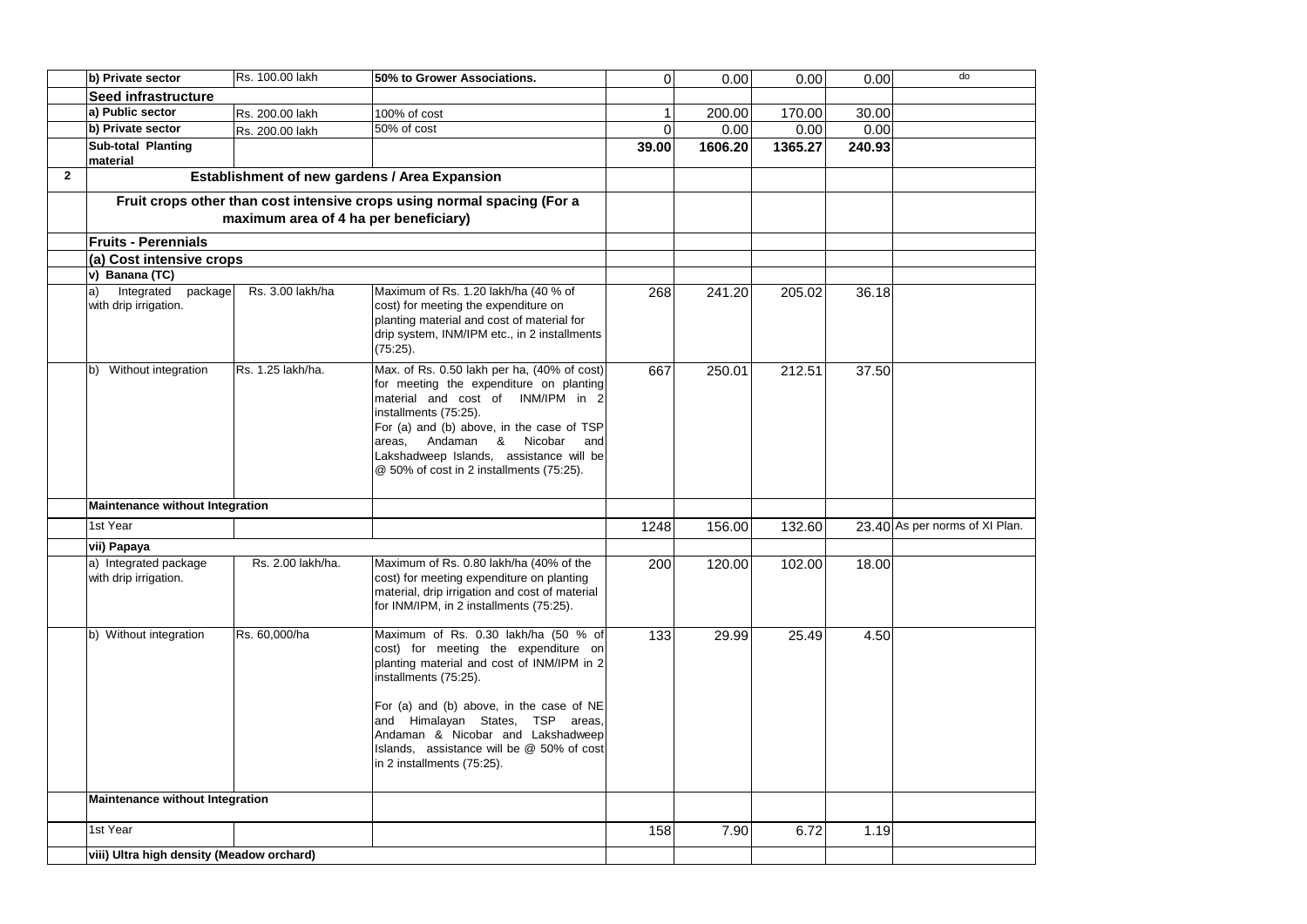| a) Integrated package with<br>drip irrigation        | Rs. 2.00 lakh/ha. | Maximum of Rs. 0.80 lakh/ ha. (40% of<br>cost) for meeting the expenditure on<br>planting material and cost of material for<br>drip system, INM/IPM, and canopy<br>management in 3 installments of 60:20:20<br>subject to survival rate of 75% in 2nd year<br>and 90% in 3rd year).                                                                                                                     | 8 <sup>1</sup> | 3.84   | 3.26  | 0.58  |  |
|------------------------------------------------------|-------------------|---------------------------------------------------------------------------------------------------------------------------------------------------------------------------------------------------------------------------------------------------------------------------------------------------------------------------------------------------------------------------------------------------------|----------------|--------|-------|-------|--|
| b) Without integration                               | Rs. 1.25 lakh/ha  | Maximum of Rs. 0.50 lakh/ha., (40% of<br>cost) for meeting the expenditure on<br>planting material and cost of INM/IPM in 3<br>installments.<br>For (a) and (b) above, in the case of TSP<br>Andaman & Nicobar<br>areas,<br>and<br>Lakshadweep Islands, assistance will be<br>@ 50% of cost in 3 installments.                                                                                          | $\Omega$       | 0.00   | 0.00  | 0.00  |  |
| Maintenance without Integration                      |                   |                                                                                                                                                                                                                                                                                                                                                                                                         |                |        |       |       |  |
| 1st Year                                             |                   |                                                                                                                                                                                                                                                                                                                                                                                                         |                | 0.00   | 0.00  | 0.00  |  |
| 2nd Year                                             |                   |                                                                                                                                                                                                                                                                                                                                                                                                         |                | 0.00   | 0.00  | 0.00  |  |
|                                                      |                   | ix) High density planting (mango, guava, litchi, pomegranate, apple, citrus etc).                                                                                                                                                                                                                                                                                                                       |                |        |       |       |  |
| a) Integrated package with<br>drip irrigation- Mango | Rs. 1.50 lakh /ha | Maximum of Rs. 0.60 lakh per ha. (40% of<br>cost) for meeting the expenditure on<br>planting material, cost of drip system,<br>INM/IPM, canopy management etc., in 3<br>installments of 60:20:20 subject to survival<br>rate of 75% in 2nd year and 90% in 3rd<br>vear).                                                                                                                                | 300            | 108.00 | 91.80 | 16.20 |  |
| b) Without Integration.                              | Rs. 1.00 lakh/ha. | Maximum of Rs. 0.40 lakh/ha (40% of the<br>cost) for meeting the expenditure on<br>planting material and cost of INM/IPM in 3<br>installments (60:20:20).<br>For (a) and (b) above, in the case of TSP<br>areas, Andaman & Nicobar and<br>Lakshadweep Islands, assistance will be @<br>50% of cost in 3 installments of 60:20:20<br>subject to survival rate of 75% in 2nd year<br>and 90% in 3rd year) | $\Omega$       | 0.00   | 0.00  | 0.00  |  |
| Maintenance without Integration                      |                   |                                                                                                                                                                                                                                                                                                                                                                                                         |                |        |       |       |  |
| 1st Year                                             |                   |                                                                                                                                                                                                                                                                                                                                                                                                         | 21             | 1.70   | 1.45  | 0.26  |  |
| 2nd Year                                             |                   |                                                                                                                                                                                                                                                                                                                                                                                                         | 9              | 0.72   | 0.61  | 0.11  |  |
| a) Integrated package with<br>drip irrigation-Guava  | Rs. 1.50 lakh /ha | Maximum of Rs. 0.60 lakh per ha. (40% of<br>cost) for meeting the expenditure on<br>planting material, cost of drip system,<br>INM/IPM, canopy management etc., in 3<br>installments of 60:20:20 subject to survival                                                                                                                                                                                    | 300            | 108.00 | 91.80 | 16.20 |  |
|                                                      |                   | rate of 75% in 2nd year and 90% in 3 <sup>rd</sup><br>year).                                                                                                                                                                                                                                                                                                                                            |                |        |       |       |  |
| Maintenance without Integration                      |                   |                                                                                                                                                                                                                                                                                                                                                                                                         |                |        |       |       |  |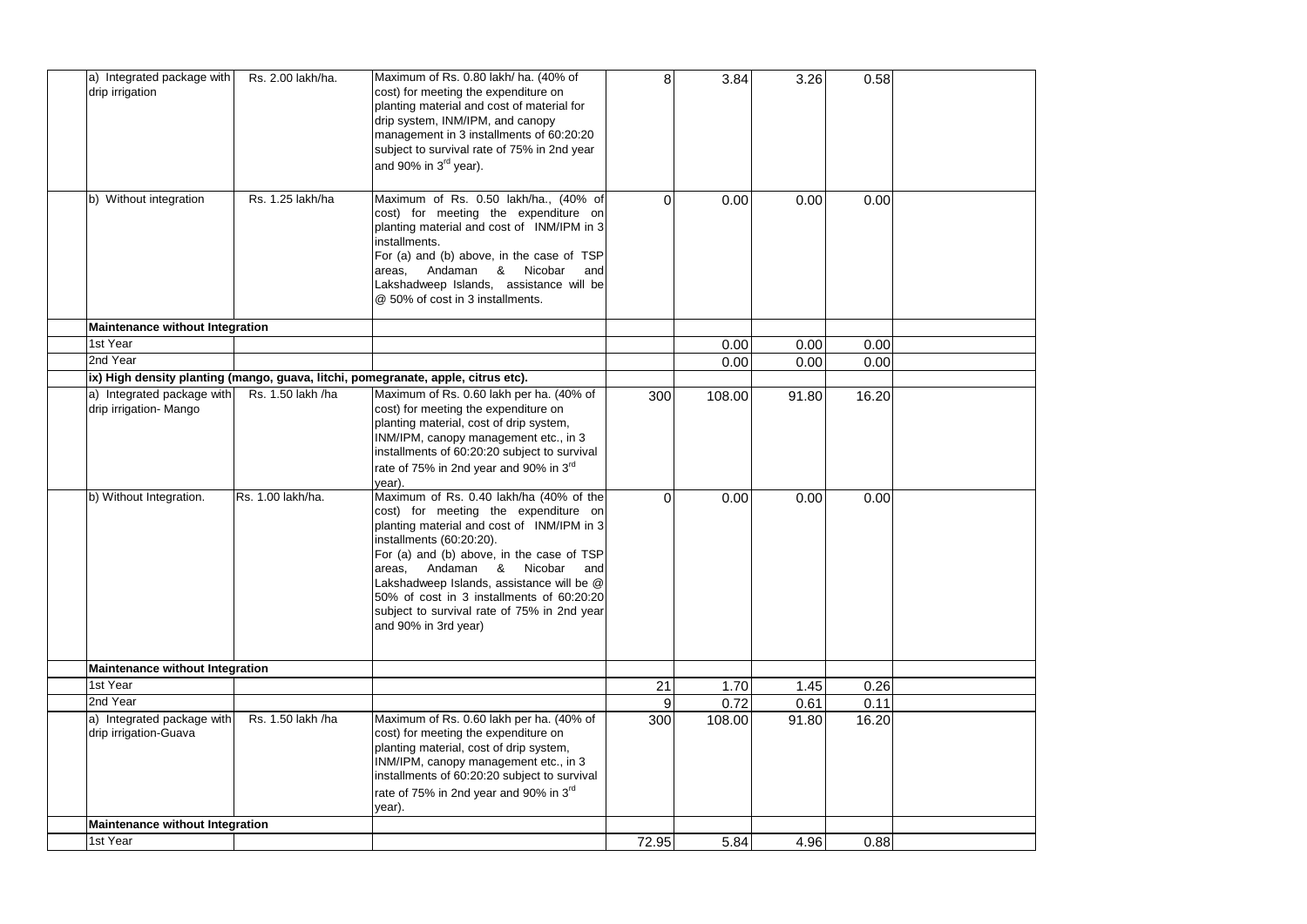|   | 2nd Year                                                             |                  |                                                                                                                                                                                                                                                                                                                                                | 78.30    | 6.26    | 5.32    |        | $0.94$ Guava                  |
|---|----------------------------------------------------------------------|------------------|------------------------------------------------------------------------------------------------------------------------------------------------------------------------------------------------------------------------------------------------------------------------------------------------------------------------------------------------|----------|---------|---------|--------|-------------------------------|
|   | 2rd Year                                                             |                  |                                                                                                                                                                                                                                                                                                                                                | 10.00    | 0.80    | 0.68    |        | 0.12 Peaches                  |
|   | (b) Fruit crops other than cost intensive crops using normal spacing |                  |                                                                                                                                                                                                                                                                                                                                                |          |         |         |        |                               |
|   | a) Integrated package with Rs. 1.00 lakh/ha<br>drip irrigation       |                  | Maximum of Rs. 0.40 lakh/ ha. (40% of<br>cost) for meeting the expenditure on<br>planting material, cost of drip system,<br>INM/IPM, canopy management etc in 3<br>installments of 60:20:20 subject to survival<br>rate of 75% in 2nd year & 90% in 3rd year<br>for perennial crops and for non perennial<br>crops in 2 installments of 75:25. | $\Omega$ | 0.00    | 0.00    | 0.00   |                               |
|   | b) Without Integration                                               | Rs. 60,000/ha    | Maximum of Rs. 0.30 lakh/ha (50 % of<br>cost) for meeting the expenditure on<br>planting material and cost of INM/IPM in 3<br>installments of 60:20:20.                                                                                                                                                                                        | $\Omega$ | 0.00    | 0.00    | 0.00   |                               |
|   | Maintenance without Integration - Mango                              |                  |                                                                                                                                                                                                                                                                                                                                                |          |         |         |        |                               |
|   | 1st Year                                                             |                  |                                                                                                                                                                                                                                                                                                                                                | 80       | 2.64    | 2.24    |        | 0.40 As per norms of XI Plan. |
|   | 2nd Year                                                             |                  |                                                                                                                                                                                                                                                                                                                                                | 89       | 2.94    | 2.50    |        | 0.44 As per norms of XI Plan. |
|   | b) Without Integration - Rs. 60,000/ha<br>Guava                      |                  | Maximum of Rs. 0.30 lakh/ha (50 % of<br>cost) for meeting the expenditure on<br>planting material and cost of INM/IPM in 3<br>installments of 60:20:20.                                                                                                                                                                                        | 200      | 35.91   | 30.52   | 5.39   |                               |
|   | Maintenance without Integration - Guava                              |                  |                                                                                                                                                                                                                                                                                                                                                |          |         |         |        |                               |
|   | 1st Year                                                             |                  |                                                                                                                                                                                                                                                                                                                                                | 167      | 5.49    | 4.66    |        | 0.82 As per norms of XI Plan. |
|   | 2nd Year                                                             |                  |                                                                                                                                                                                                                                                                                                                                                | 210      | 6.91    | 5.87    |        | 1.04 As per norms of XI Plan. |
|   | a) Integrated package with<br>drip irrigation - Orange               | Rs. 1.00 lakh/ha | Maximum of Rs. 0.40 lakh/ ha. (40% of<br>cost) for meeting the expenditure on<br>planting material, cost of drip system,<br>INM/IPM, canopy management etc in 3<br>installments of 60:20:20 subject to survival<br>rate of 75% in 2nd year & 90% in 3rd year<br>for perennial crops and for non perennial<br>crops in 2 installments of 75:25. | 500      | 120.00  | 102.00  | 18.00  |                               |
|   | b) Without Integration<br>Orange                                     | - Rs. 60,000/ha  | Maximum of Rs. 0.30 lakh/ha (50 % of<br>cost) for meeting the expenditure on<br>planting material and cost of INM/IPM in 3<br>installments of 60:20:20.                                                                                                                                                                                        | 1500     | 270.00  | 229.50  | 40.50  |                               |
|   | Maintenance without Integration - Orange                             |                  |                                                                                                                                                                                                                                                                                                                                                |          |         |         |        |                               |
|   | 1st Year                                                             |                  |                                                                                                                                                                                                                                                                                                                                                | 884      | 44.44   | 37.77   |        | 6.67 As per norms of XI Plan. |
|   | 2nd Year                                                             |                  |                                                                                                                                                                                                                                                                                                                                                | 383      | 19.24   | 16.35   |        | 2.89 As per norms of XI Plan. |
|   | Maintenance without Integration - Pomegranate                        |                  |                                                                                                                                                                                                                                                                                                                                                |          |         |         |        |                               |
|   | 1st Year                                                             |                  |                                                                                                                                                                                                                                                                                                                                                | 25       | 1.58    | 1.34    | 0.24   | As per norms of XI Plan.      |
|   | <b>Sub-total fruits</b>                                              |                  |                                                                                                                                                                                                                                                                                                                                                | 7509.40  | 1549.40 | 1316.99 | 232.41 |                               |
| 3 | Flowers (For a maximum of 2 ha per beneficiary)                      |                  |                                                                                                                                                                                                                                                                                                                                                |          |         |         |        |                               |
|   | <b>Cut flowers</b>                                                   |                  |                                                                                                                                                                                                                                                                                                                                                |          |         |         |        |                               |
|   | Small & Marginal Farmers Rs. 1.00 lakh/ha                            |                  | $40%$ of cost                                                                                                                                                                                                                                                                                                                                  | 100.0    | 40.00   | 34.00   | 6.00   |                               |
|   | Other farmers                                                        | do               | 25% of the cost                                                                                                                                                                                                                                                                                                                                | 100.0    | 25.00   | 21.25   | 3.75   |                               |
|   | <b>Bulbulous flowers</b>                                             |                  |                                                                                                                                                                                                                                                                                                                                                |          |         |         |        |                               |
|   | Small & Marginal Farmers Rs. 1.50 lakh/ha                            |                  | 40 % of the cost                                                                                                                                                                                                                                                                                                                               | 100.0    | 60.00   | 51.00   | 9.00   |                               |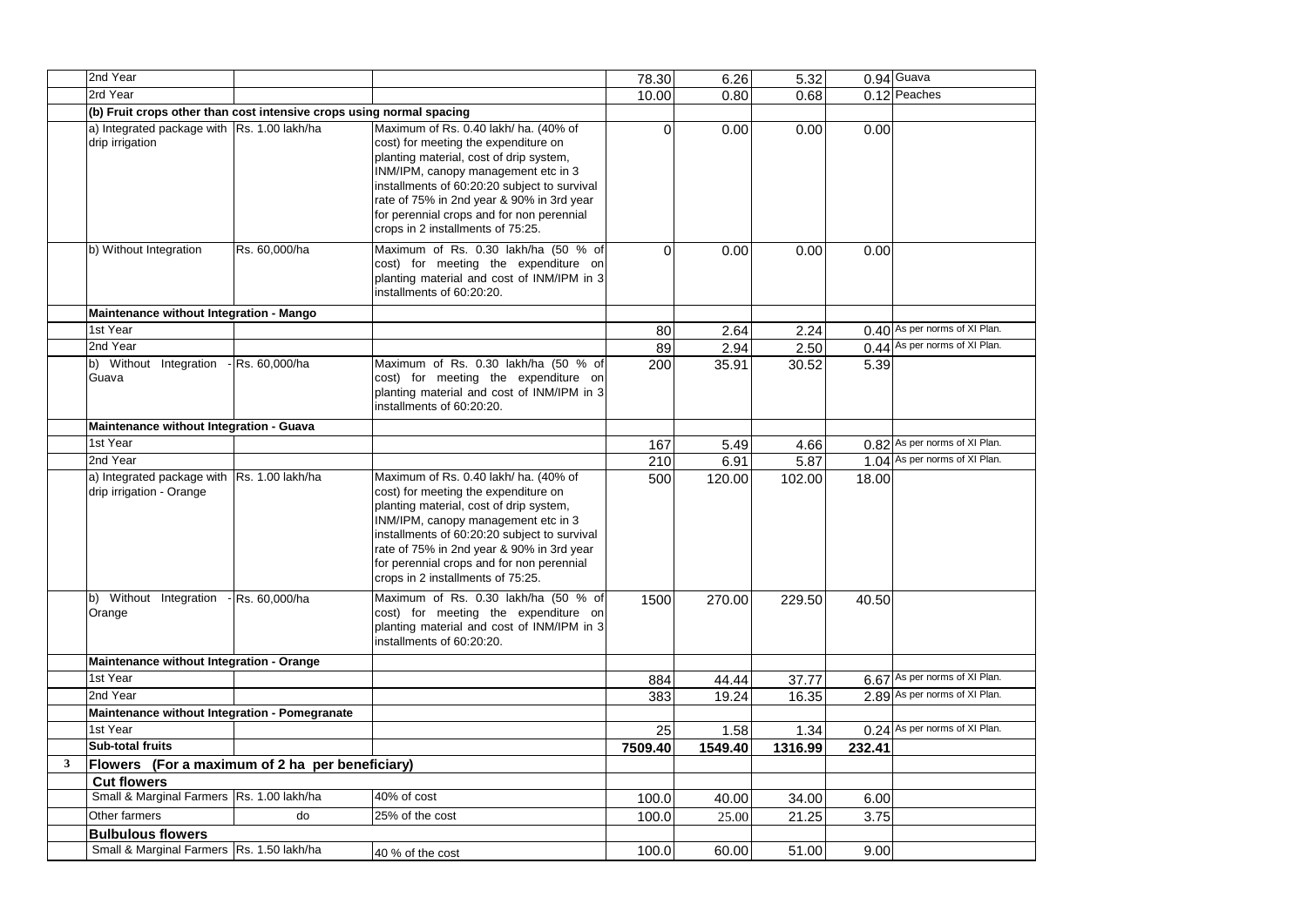|                | Other farmers                                       | do                                 | 25% of cost                                                                   | 100.0    | 37.50   | 31.88   | 5.63   |                                     |
|----------------|-----------------------------------------------------|------------------------------------|-------------------------------------------------------------------------------|----------|---------|---------|--------|-------------------------------------|
|                | <b>Loose Flowers</b>                                |                                    |                                                                               |          |         |         |        |                                     |
|                | Small & Marginal Farmers Rs. 40,000/ha              |                                    | 40% of cost                                                                   | 500.0    | 80.00   | 68.00   | 12.00  |                                     |
|                | Other farmers                                       | do                                 | 25% of cost                                                                   | 296.0    | 29.60   | 25.16   | 4.44   |                                     |
|                | Sub-total flowers                                   |                                    |                                                                               | 1196.0   | 272.10  | 231.29  | 40.82  |                                     |
| $\overline{4}$ | Spices (For a maximum area of 4 ha per beneficiary) |                                    |                                                                               |          |         |         |        |                                     |
|                |                                                     |                                    |                                                                               |          |         |         |        |                                     |
|                | Seed spice and                                      | Rs.30,000/ha                       | Maximum of Rs. 12,000/- per ha. (40% of                                       | 1450     | 174.00  | 147.90  | 26.10  |                                     |
|                | Rhizomatic spices                                   |                                    | cost) for meeting the expenditure on                                          |          |         |         |        |                                     |
|                |                                                     |                                    | planting material and cost of material for                                    |          |         |         |        |                                     |
|                |                                                     |                                    | INM/IPM etc).                                                                 |          |         |         |        |                                     |
|                | Sub-total spices                                    |                                    |                                                                               | 1450     | 174.00  | 147.90  | 26.10  |                                     |
|                | <b>Grand Total Area Expansion</b>                   |                                    |                                                                               | 10155.40 | 1995.50 | 1696.18 | 299.33 |                                     |
| 5              | Rejuvenation/replacement Rs. 40,000/ha              |                                    | 50% of the total cost subject to a maximum                                    | 500      | 100.00  | 85.00   |        | 15.00 To be implemented as per      |
|                | of senile plantation                                |                                    | of Rs. 20,000/ha limited to two ha per                                        |          |         |         |        | quidelines circulated               |
|                | including Canopy                                    |                                    | beneficiary.                                                                  |          |         |         |        |                                     |
|                | Sub-total                                           |                                    |                                                                               | 500      | 100.00  | 85.00   | 15.00  |                                     |
|                | <b>Creation of Water resources</b>                  |                                    |                                                                               |          |         |         |        |                                     |
|                | <b>Community tanks</b>                              |                                    |                                                                               |          |         |         |        |                                     |
|                |                                                     |                                    | i) Community tanks/on farm ponds/on farm water reservoirs with use of         |          |         |         |        |                                     |
|                |                                                     |                                    |                                                                               |          |         |         |        |                                     |
|                |                                                     |                                    | plastic/RCC lining - (10 ha. of command area, with pond size of 100m x 100m x |          |         |         |        |                                     |
|                |                                                     |                                    | Community tanks/on farm ponds/on farm water reservoirs with use of            |          |         |         |        |                                     |
|                | plastic/RCC lining                                  |                                    |                                                                               |          |         |         |        |                                     |
|                |                                                     |                                    | ii) Water harvesting system for individuals- for storage of water in          |          |         |         |        |                                     |
|                | 20mx20mx3m                                          |                                    |                                                                               |          |         |         |        |                                     |
|                | Plain areas                                         |                                    | Rs. 1.50 lakh/unit in plain 50% of cost. Maintenance to be ensured            | 40       | 30.0    | 25.5    | 4.5    |                                     |
|                |                                                     | areas and                          | by the beneficiary.                                                           |          |         |         |        |                                     |
|                | Sub-total                                           |                                    |                                                                               | 40       | 30.00   | 25.50   | 4.50   |                                     |
| 5              |                                                     | Protected cultivation (Area in ha) |                                                                               |          |         |         |        |                                     |
|                |                                                     |                                    |                                                                               |          |         |         |        |                                     |
|                | a) Green House structure                            |                                    |                                                                               |          |         |         |        |                                     |
|                | (b) Naturally ventilated system                     |                                    |                                                                               |          |         |         |        |                                     |
|                | (i) Tubular structur                                | Rs.1060/Sq.m                       | 50% of the cost limited to 4000 Sq.m per<br>beneficiary.                      | 0.00     | 0.00    | 0.00    | 0.00   |                                     |
|                | (i) Tubular structur                                | Rs. 935/Sq.m (>500 Sq.             | 50% of the cost limited to 4000 Sq.m per                                      | 5.00     | 233.75  | 198.69  |        | 35.06 Minutes of SLEC meeting to be |
|                |                                                     | m up to 1008 Sq. m)                | beneficiary.                                                                  |          |         |         |        | submitted along with details of     |
|                |                                                     |                                    |                                                                               |          |         |         |        | beneficiareis, locaiton, etc to     |
|                |                                                     |                                    |                                                                               |          |         |         |        | facilitate release of funds.        |
|                | (i) Tubular structur                                | Rs. 890/Sq. m (>1008               | 50% of the cost limited to 4000 Sq.m per                                      | 7.00     | 311.50  | 264.78  | 46.73  |                                     |
|                |                                                     | Sq.m up to 2080 Sq. m)             | beneficiary.                                                                  |          |         |         |        |                                     |
|                | (i) Tubular structur                                | Rs. 844/Sq. m (>2080               | 50% of the cost limited to 4000 Sq.m per                                      | 25.00    | 1055.00 | 896.75  | 158.25 |                                     |
|                |                                                     | Sq. m up to 4000 Sq. m)            | beneficiary.                                                                  |          |         |         |        |                                     |
|                | c) Plastic Mulching                                 |                                    |                                                                               |          |         |         |        |                                     |
|                | <b>Plastic Mulching</b>                             | Rs. 32,000/ha                      | 50% of the total cost limited to 2 ha per                                     | 1500     | 240.00  | 204.00  | 36.00  |                                     |
|                |                                                     |                                    | beneficiary.                                                                  |          |         |         |        |                                     |
|                | <b>Plastic Mulching</b>                             | Rs. 36,800/ha for hilly            | 50% of the total cost limited to 2 ha per                                     |          | 0.00    | 0.00    | 0.00   |                                     |
|                |                                                     | areas                              | beneficiary.                                                                  |          |         |         |        |                                     |
|                | d) Shade Net House                                  |                                    |                                                                               |          |         |         |        |                                     |
|                | i) Tubular structure                                | Rs. 710/Sq.m                       | 50% of cost limited to 4000 Sq.m per                                          | 19.72    | 700.06  | 595.05  | 105.01 |                                     |
|                |                                                     |                                    | beneficiary.                                                                  |          |         |         |        |                                     |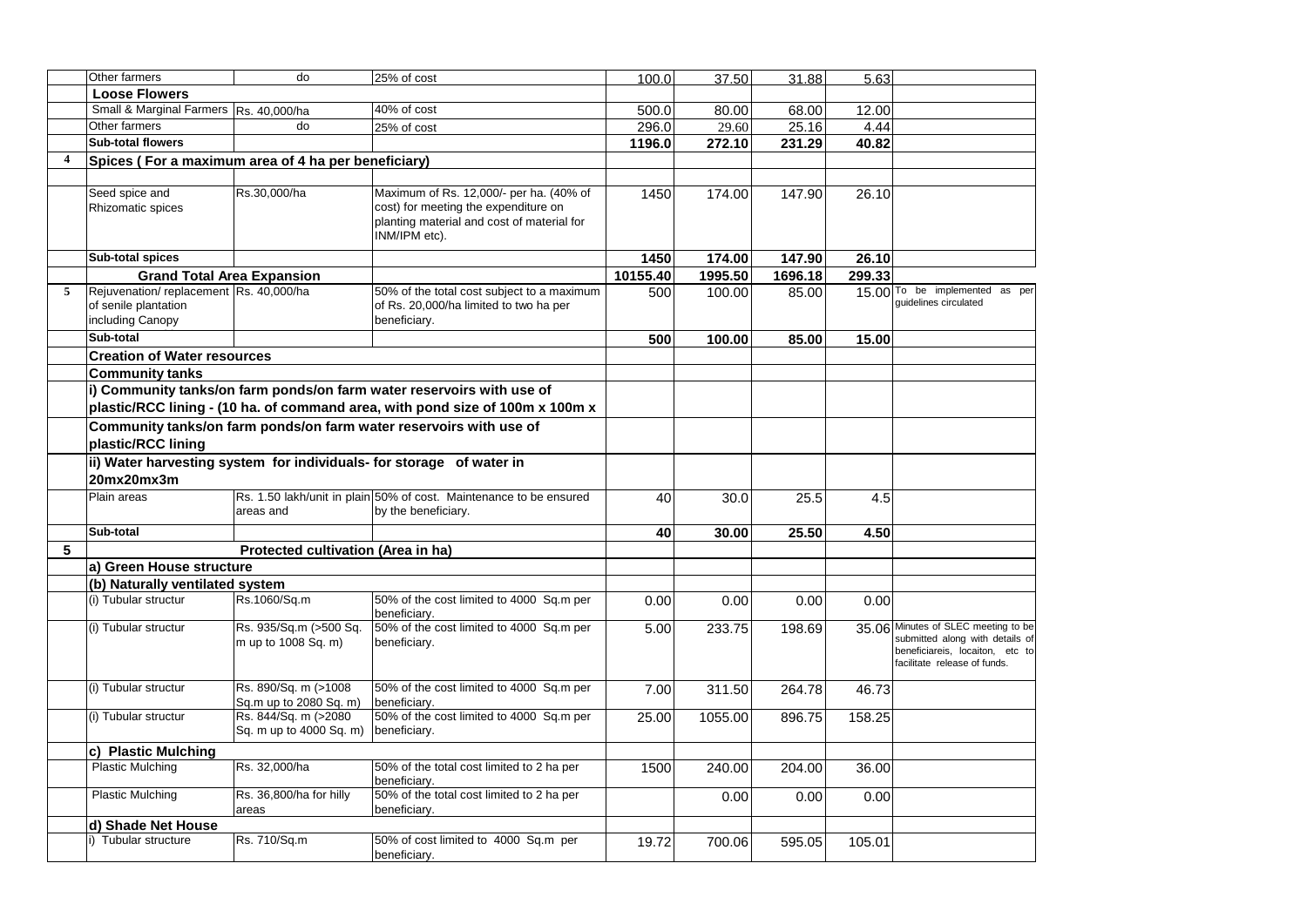|                | i) Tubular structure                                                                                                     | Rs. 816/Sq.m for hilly<br>areas                               | 50% of cost limited to 4000 Sq.m per<br>beneficiary.                                                                                                                                                                                                                                          | 0.00   | 0.00    | 0.00   | 0.00  |                                                                                                                |
|----------------|--------------------------------------------------------------------------------------------------------------------------|---------------------------------------------------------------|-----------------------------------------------------------------------------------------------------------------------------------------------------------------------------------------------------------------------------------------------------------------------------------------------|--------|---------|--------|-------|----------------------------------------------------------------------------------------------------------------|
|                | ii) Wooden structure                                                                                                     | Rs. 492/Sq.m                                                  | 50% of cost limited to 20 units<br>(each unit<br>not to exceed 200 Sq.m ) per beneficiary.                                                                                                                                                                                                    | 5.00   | 123.00  | 104.55 | 18.45 |                                                                                                                |
|                | <b>Plastic Tunnels</b>                                                                                                   | Rs. 60/Sq.m                                                   | 50% of cost limited 1000 sq. m per<br>beneficiary.                                                                                                                                                                                                                                            | 5      | 13.80   | 11.73  | 2.07  |                                                                                                                |
|                | <b>Plastic Tunnels</b>                                                                                                   | Rs.75/Sq.m for hilly<br>areas.                                | 50% of cost limited 1000 sq. m per<br>beneficiarv.                                                                                                                                                                                                                                            |        | 0.00    | 0.00   | 0.00  |                                                                                                                |
|                | Walk in tunnels                                                                                                          | Rs. 600/ Sq.m                                                 | 50% of the cost limited to 4000 sq.m. (each<br>unit not to exceed 800 Sq. m per<br>beneficiary).                                                                                                                                                                                              | 2      | 60.00   | 51.00  | 9.00  |                                                                                                                |
|                | e) Anti Bird/Anti Hail<br><b>Nets</b>                                                                                    | Rs.35/- per Sq.m                                              | 50% of cost limited to 5000 Sq.m per<br>beneficiary.                                                                                                                                                                                                                                          | 5      | 8.75    | 7.44   | 1.31  |                                                                                                                |
|                | f) Cost of planting material<br>& cultivation of high value<br>vegetables grown in poly<br>house                         | Rs.140/Sq. m                                                  | 50% of cost limited to 4000 Sq.m per<br>beneficiary.                                                                                                                                                                                                                                          | 10     | 70.00   | 59.50  | 10.50 |                                                                                                                |
|                | g) Cost of planting material Rs. 700/Sq.m<br>& cultivation of Orchid &<br>Anthurium under poly<br>house/shade net house. |                                                               | 50% of cost limited to 4000 Sq. m per<br>beneficiary.                                                                                                                                                                                                                                         | 0      | 0.00    | 0.00   | 0.00  |                                                                                                                |
|                | h) Cost of planting material<br>& cultivation of Carnation &<br>Gerbera under poly<br>house/shade net house.             | Rs. 610/Sq.m                                                  | 50% of cost limited to 4000 Sq. m per<br>beneficiary.                                                                                                                                                                                                                                         | 5      | 152.50  | 129.63 | 22.88 |                                                                                                                |
|                | i) Cost of planting material Rs. 426/Sq.m<br>& cultivation of Rose and<br>lilum under poly<br>house/shade net house      |                                                               | 50% of cost limited to 4000 Sq. m per<br>beneficiary.                                                                                                                                                                                                                                         | 5      | 106.50  | 90.53  | 15.98 |                                                                                                                |
|                | Sub-total protected cultivation                                                                                          |                                                               |                                                                                                                                                                                                                                                                                               | 1593   | 3074.86 | 2614   | 461   |                                                                                                                |
| 6              |                                                                                                                          |                                                               | Promotion of Integrated Nutrient Management(INM)/ Integrated Pest                                                                                                                                                                                                                             |        |         |        |       |                                                                                                                |
|                | Promotion of IPM                                                                                                         | Rs. 4000/ha                                                   | 30% of cost subject to a maximum of Rs<br>1200/ha limited to 4.00 ha/ beneficiary.                                                                                                                                                                                                            | 1000   | 12.00   | 10.20  |       | 1.80 To be need based and taken up<br>after identifying problem of pest<br>disease and nutrient<br>deficiency. |
|                | Sub-total INM / IPM                                                                                                      |                                                               |                                                                                                                                                                                                                                                                                               | 1000   | 12.00   | 10.20  | 1.80  |                                                                                                                |
| $\overline{7}$ | <b>Organic Farming</b>                                                                                                   |                                                               |                                                                                                                                                                                                                                                                                               |        |         |        |       |                                                                                                                |
|                | iii) Vermi compost Units /organic input production unit                                                                  |                                                               |                                                                                                                                                                                                                                                                                               |        |         |        |       |                                                                                                                |
|                | i) Vermi compost Units                                                                                                   | Rs.1,00,000/ unit for<br>permanent structure and<br>Vermibed. | 50% of cost conforming to the size of the<br>unit of 30'x8'x2.5' dimension of permanent<br>Rs. 16,000/unit for HDPE structure to be administered on pro-rata<br>basis. 50% of cost conforming to the size of<br>96 cft (12'x4'x2') and IS 15907:2010 to be<br>administered on pro-rata basis. | 180    | 90.00   | 76.50  |       | 13.50 Designs para meter of HDPE<br>beds will conformer to BIS<br>standards (IS 15907:2010)                    |
|                | Sub-total                                                                                                                |                                                               |                                                                                                                                                                                                                                                                                               | 180.00 | 90.00   | 76.50  | 13.50 |                                                                                                                |
| 8              | Pollination support through beekeeping                                                                                   |                                                               |                                                                                                                                                                                                                                                                                               |        |         |        |       |                                                                                                                |
|                | Honey bee colony                                                                                                         | Rs.2000/colony of 8<br>frames                                 | 40% of cost limited to 50 colonies /<br>beneficiary.                                                                                                                                                                                                                                          | 1000   | 8.00    | 6.80   | 1.20  |                                                                                                                |
|                | Hives                                                                                                                    | Rs 2000/ per hive.                                            | 40% of cost limited to 50 colonies /<br>beneficiary.                                                                                                                                                                                                                                          | 1000   | 8.00    | 6.80   | 1.20  |                                                                                                                |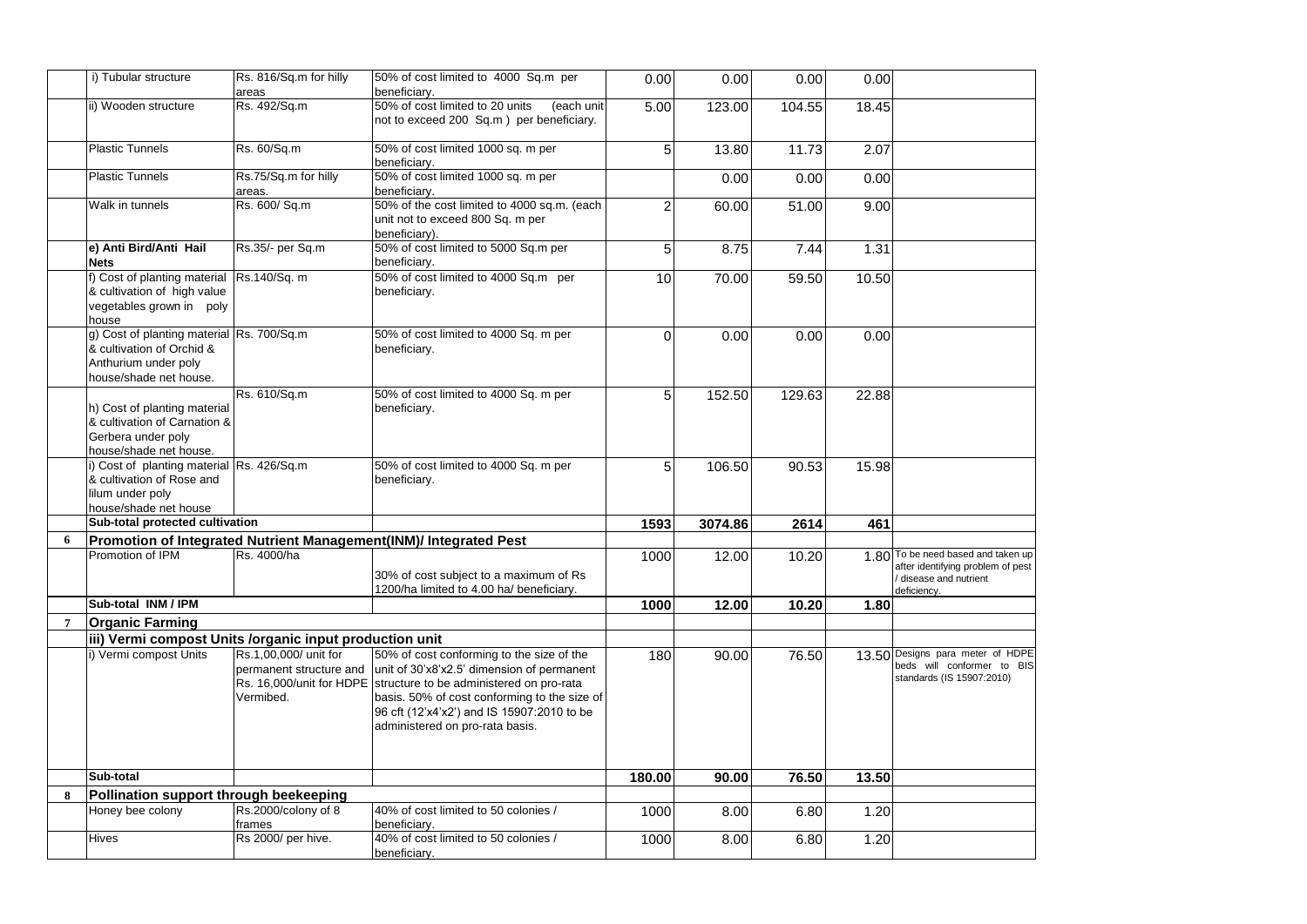|                  | <b>Equipment including</b><br>honey extractor (4 frame),<br>food grade container (30 | Rs. 20,000/set     | 40% of the cost limited to one set per<br>beneficiary.                                                                                                                                                                                                              | 100  | 8.00   | 6.80   | 1.20  |                                   |
|------------------|--------------------------------------------------------------------------------------|--------------------|---------------------------------------------------------------------------------------------------------------------------------------------------------------------------------------------------------------------------------------------------------------------|------|--------|--------|-------|-----------------------------------|
|                  | Sub-total                                                                            |                    |                                                                                                                                                                                                                                                                     | 1000 | 24.00  | 20.40  | 3.60  |                                   |
| $\boldsymbol{Q}$ | <b>Horticulture Mechanization</b>                                                    |                    |                                                                                                                                                                                                                                                                     |      |        |        |       |                                   |
|                  | i) Tractor (upto 20 PTO<br>HP)                                                       | 3.00 lakh/unit     | 25% of cost, subject to a maximum of Rs.<br>0.75 lakh/unit for general category farmers,<br>and in the case if SC, ST, Small & Marginal<br>famers, women farmers and beneficiaries in<br>NE states, 35% of cost, subject to a<br>maximum of Rs. 1.00 lakh per unit. | 0    | 0.00   | 0.00   | 0.00  |                                   |
|                  | ii) Power Tiller                                                                     |                    |                                                                                                                                                                                                                                                                     |      |        |        |       |                                   |
|                  | a) Power tiller (below 8<br>BHP)                                                     | 1.00 lakh per unit | Subject to a maximum of Rs.0.40 lakh/unit<br>for general category farmers, and in the<br>case if SC, ST, Small & Marginal farmers,<br>women farmers and beneficiaries in NE<br>states, subject of a maximum of Rs. 0.50<br>lakh/unit.                               | 209  | 83.60  | 71.06  | 12.54 |                                   |
|                  | b) Power tiller (8 BHP &<br>above)                                                   | 1.50 lakh per unit | Subject to a maximum of Rs.0.60 lakh/unit<br>for general category farmers, and in the<br>case if SC, ST, Small & Marginal farmers,<br>women farmers and beneficiaries in NE<br>states, subject of a maximum of Rs. 0.75<br>lakh/unit.                               | 429  | 257.40 | 218.79 | 38.61 |                                   |
|                  | Tractor/Power tiller (below 20 BHP) driven equipments                                |                    |                                                                                                                                                                                                                                                                     |      |        |        |       |                                   |
|                  | Land Development,<br>a)<br>tillage and seed bed<br>preparation equipments            | 0.30 lakh per unit | Subject to a maximum of Rs.0.12 lakh/unit<br>for general category farmers, and in the<br>case if SC, ST, Small & Marginal farmers,<br>women farmers and beneficiaries in NE<br>states, subject of a maximum of Rs. 0.15<br>lakh/unit.                               |      | 0.00   | 0.00   | 0.00  |                                   |
|                  | Sowing,<br>b)<br>planting<br>reaping<br>and<br>digging<br>equipments                 | 0.30 lakh per unit | Subject to a maximum of Rs.0.12 lakh/unit<br>for general category farmers, and in the<br>case if SC, ST, Small & Marginal farmers,<br>women farmers and beneficiaries in NE<br>states, subject of a maximum of Rs. 0.15<br>lakh/unit.                               |      | 0.00   | 0.00   | 0.00  |                                   |
|                  | Plastic mulch laying<br>c)<br>machine                                                | 0.70 lakh per unit | Subject to a maximum of Rs.0.28 lakh/unit<br>for general category farmers, and in the<br>case if SC, ST, Small & Marginal farmers,<br>women farmers and beneficiaries in NE<br>states, subject of a maximum of Rs. 0.35<br>lakh/unit.                               |      | 0.00   | 0.00   | 0.00  |                                   |
|                  | Self-propelled<br>iv)<br><b>Horticulture Machinery</b>                               | 2.50 lakh per unit | Subject to a maximum of Rs. 1.00 lakh/unit<br>for general category farmers, and in the<br>case if SC, ST, Small & Marginal farmers,<br>women farmers and beneficiaries in NE<br>states, subject of a maximum of Rs. 1.25<br>lakh/unit.                              | 42   | 42.00  | 35.70  |       | 6.30 For general category farmers |
|                  | Sub-total                                                                            |                    |                                                                                                                                                                                                                                                                     | 680  | 383.00 | 325.55 | 57.45 |                                   |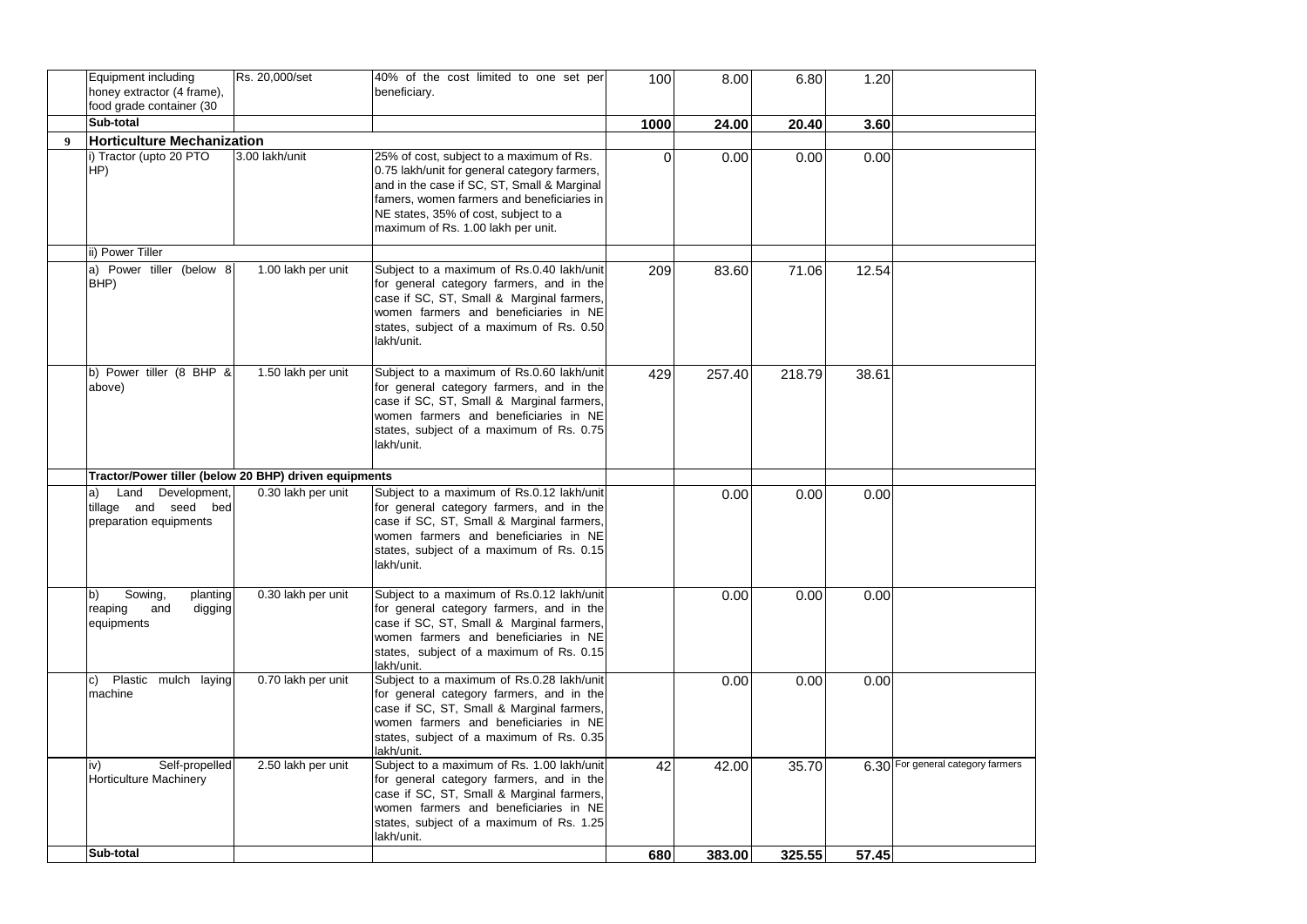|    | <b>Technology</b><br><b>Dissemination through</b><br>demonstration/ Front<br><b>Line Demonstration</b><br>(FLD)                                    | Rs. 25.00 lakh                                             | 75 % of cost in farmers' field and 100% of<br>cost in farms belonging to Public Sector,<br>SAUs etc. No change                                                                                                        | 0              | 0.00   | 0.00   | 0.00                 |                                                                                                                                                    |
|----|----------------------------------------------------------------------------------------------------------------------------------------------------|------------------------------------------------------------|-----------------------------------------------------------------------------------------------------------------------------------------------------------------------------------------------------------------------|----------------|--------|--------|----------------------|----------------------------------------------------------------------------------------------------------------------------------------------------|
| 10 | Human Resource Development (HRD)                                                                                                                   |                                                            |                                                                                                                                                                                                                       |                |        |        |                      |                                                                                                                                                    |
|    |                                                                                                                                                    | <b>Training of farmers</b>                                 |                                                                                                                                                                                                                       |                |        |        |                      |                                                                                                                                                    |
|    | Within the State                                                                                                                                   | Rs. 1000/day per farmer<br>including transport             | 100% of the cost.                                                                                                                                                                                                     | 16667          | 500.01 | 425.01 | 75.00                |                                                                                                                                                    |
|    | Outside the state                                                                                                                                  | Project based as per<br>actual.                            | 100% of the cost.                                                                                                                                                                                                     |                | 0.00   | 0.00   | 0.00                 |                                                                                                                                                    |
|    |                                                                                                                                                    | (e) Exposure visit of farmers                              |                                                                                                                                                                                                                       |                |        |        |                      |                                                                                                                                                    |
|    | Outside the State                                                                                                                                  | Project based as per<br>actual.                            | 100% of the cost.                                                                                                                                                                                                     |                | 0.00   | 0.00   | 0.00                 |                                                                                                                                                    |
|    | Outside India                                                                                                                                      |                                                            | Rs. 4.00 lakh / participant Project Based. 100% of air/rail travel cost.                                                                                                                                              |                | 0.00   | 0.00   |                      | 0.00 Project to be submitted                                                                                                                       |
|    |                                                                                                                                                    |                                                            | Training / study tour of technical staff/ field functionaries                                                                                                                                                         |                |        |        |                      |                                                                                                                                                    |
|    | Within the State                                                                                                                                   | Rs.300/day per<br>participant plus TA/DA,<br>as admissible | 100% of the cost.                                                                                                                                                                                                     | 300            | 2.70   | 2.30   |                      | 0.41 For 3 days                                                                                                                                    |
|    | Study tour to progressive<br>States/ units (group of<br>minimum 5 participants)                                                                    | Rs.800/day per<br>participant plus TA/DA,<br>as admissible | 100% of the cost.                                                                                                                                                                                                     | 200            | 7.25   | 6.16   | $1.09$ <sup>LS</sup> |                                                                                                                                                    |
|    | Outside India                                                                                                                                      |                                                            | Rs. 6.00 lakh / participant 100% of the cost on actual basis.                                                                                                                                                         | 34             | 204.00 | 173.40 |                      | 30.60 Project to be submitted                                                                                                                      |
|    | Sub-total                                                                                                                                          |                                                            |                                                                                                                                                                                                                       | 17201          | 713.96 | 606.87 | 107.09               |                                                                                                                                                    |
| 11 |                                                                                                                                                    | INTEGRATED POST HARVEST MANAGEMENT                         |                                                                                                                                                                                                                       |                |        |        |                      |                                                                                                                                                    |
|    | Pack house / On farm<br>collection & storage unit                                                                                                  | Rs. 4.00 lakh/unit with<br>size of 9Mx6M                   | 50% of the capital cost.                                                                                                                                                                                              | 100            | 200.00 | 170.00 |                      | 30.00 Minutes of SLEC meeting to<br>be submitted along with<br>details<br>beneficiareis,<br>of<br>locaiton, etc to facilitate<br>release of funds. |
|    | Integrated pack house with Rs. 50.00 lakh per unit<br>facilities for conveyer belt,<br>sorting, grading units,<br>washing, drying and<br>weiahina. | with size of 9Mx18M                                        | Credit linked back-ended subsidy @ 35% of<br>the cost of project in general areas and<br>50% of cost in case Hilly & Scheduled<br>areas, per beneficiary.                                                             | 5              | 87.50  | 74.38  | 13.13                |                                                                                                                                                    |
|    | Pre-cooling unit                                                                                                                                   | Rs. 25.00 lakh / unit with<br>capacity of                  | Credit linked back-ended subsidy @ 35% of<br>the cost of project in general areas and                                                                                                                                 | 0              | 0.00   | 0.00   | 0.00                 |                                                                                                                                                    |
|    |                                                                                                                                                    | 6MT.                                                       | 50% of cost in case Hilly & Scheduled<br>areas, per beneficiary.                                                                                                                                                      |                |        |        |                      |                                                                                                                                                    |
|    | Cold room (staging)                                                                                                                                | Rs. 15.00 lakh/ unit of 30<br>MT capacity                  | Credit linked back-ended subsidy @ 35% of<br>the cost of project in general areas and<br>50% of cost in case Hilly & Scheduled<br>areas, per beneficiary.                                                             | 3              | 15.75  | 13.39  | 2.36                 |                                                                                                                                                    |
|    | Mobile pre- cooling unit                                                                                                                           | Rs. 25.00 lakh                                             | Credit linked back-ended subsidy @ 35% of<br>the cost of project in general areas and<br>50% of cost in case Hilly & Scheduled<br>areas, per beneficiary.<br>Cold Storage (Construction, Expansion and Modernisation) | $\overline{2}$ | 17.50  | 14.88  | 2.63                 |                                                                                                                                                    |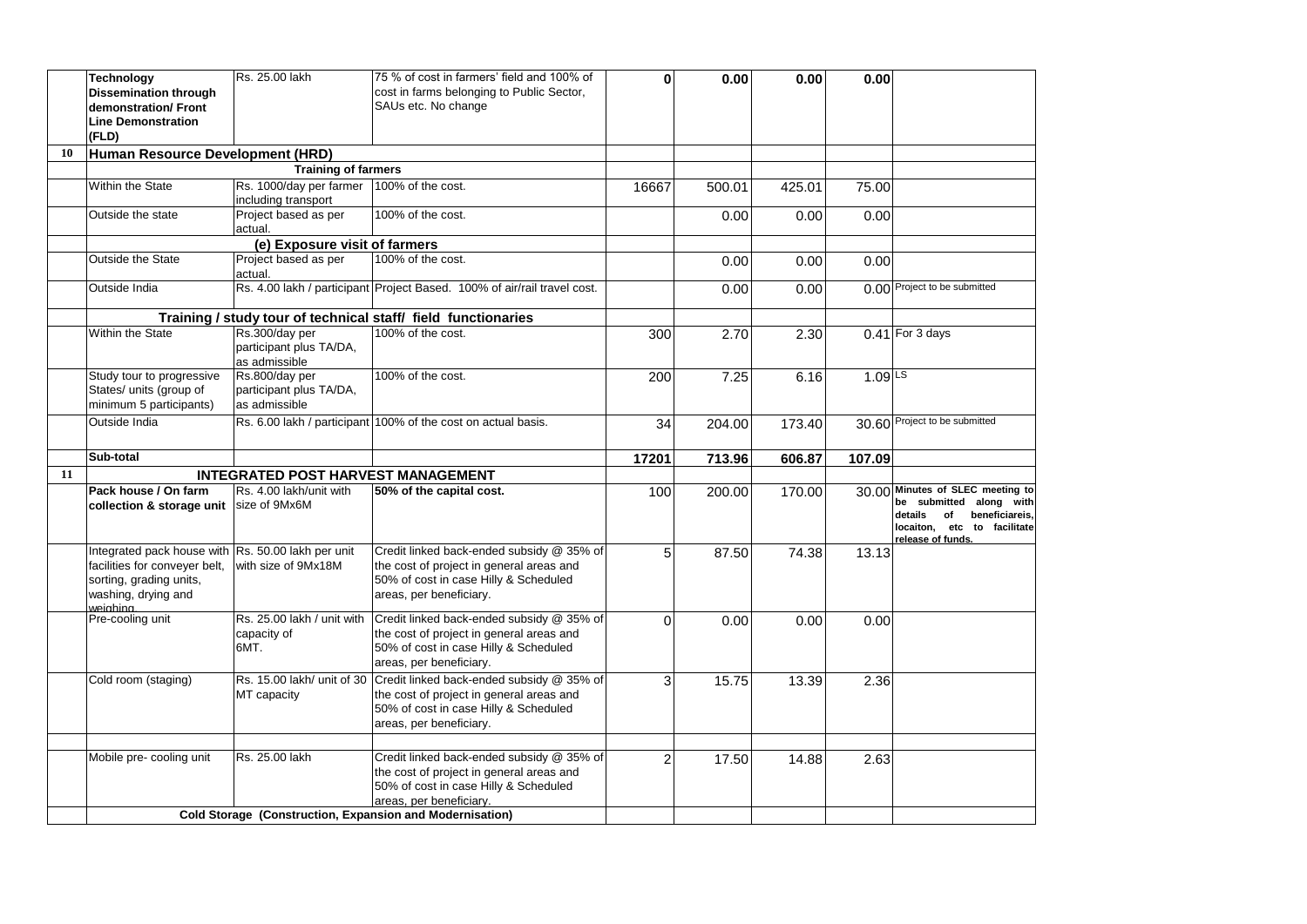|    | i) Cold storage units Type<br>1 - basic mezzanine<br>structure with large<br>chamber (of >250 MT) type<br>with single temperature                                                    | Rs. 8,000/MT, (max<br>5,000 MT capacity)                                                                                         | Credit linked back-ended subsidy @ 35% of<br>the cost of project in general areas and<br>50% of cost in case Hilly & Scheduled<br>areas, per beneficiary.                   | 4                       | 560.00  | 476.00  | 84.00  |                                                                                                                                           |
|----|--------------------------------------------------------------------------------------------------------------------------------------------------------------------------------------|----------------------------------------------------------------------------------------------------------------------------------|-----------------------------------------------------------------------------------------------------------------------------------------------------------------------------|-------------------------|---------|---------|--------|-------------------------------------------------------------------------------------------------------------------------------------------|
|    | ii) Cold Storage Unit Type<br>2 - PEB structure for<br>multiple temperature and<br>product use, more than 6<br>chambers (of $<$ 250 MT)<br>and basic material<br>handling equipment. | Rs. 10,000/MT, (max<br>5,000 MT capacity)                                                                                        | Credit linked back-ended subsidy @ 35% of<br>the cost of project in general areas and<br>50% of cost in case Hilly & Scheduled<br>areas, per beneficiary.                   | 2                       | 350.00  | 297.50  |        | 52.50 Project to be submitted                                                                                                             |
|    | iii) Cold Storage Units<br>Type 2 with add on<br>technology for Controlled<br>Atmosphere                                                                                             | Additional Rs. 10,000/MT<br>for add on components of<br>controlled atmosphere<br>technology. Details are<br>as per Appendix - II | Credit linked back-ended subsidy @ 35% of<br>the cost of project in general areas and<br>50% of cost in case Hilly & Scheduled<br>areas, per beneficiary.                   |                         | 0.00    | 0.00    | 0.00   |                                                                                                                                           |
|    | C.A/M.A. Storage units -                                                                                                                                                             | Rs. 32,000/ MT for 5000<br>MT capacity                                                                                           | Credit linked back-ended subsidy @40% of<br>the cost of project in General areas.                                                                                           |                         | 0.00    | 0.00    |        | 0.00 Project to be submitted                                                                                                              |
|    | Refer vans/containers<br>(general areas)                                                                                                                                             | Rs. 26.00 lakh for 9 MT<br>(NHM & HMNEH), and<br>prorata basis for lesser<br>capacity, but not below 4<br>MT.                    | Credit linked back-ended subsidy @ 35% of<br>the cost of project in general areas and<br>50% of cost in case of Hilly & Scheduled<br>areas, per beneficiary.                |                         | 9.10    | 7.74    |        | 1.37 Project to be submitted (For<br>Hilly or scheduled areas)                                                                            |
|    | Ripening chamber (300 MT Rs. 1.00 lakh/MT.<br>capacity)                                                                                                                              |                                                                                                                                  | -do-                                                                                                                                                                        | $\overline{\mathbf{c}}$ | 210.00  | 178.50  |        | 31.50 Project to be submitted.                                                                                                            |
|    | Primary/ Mobile / Minimal Rs. 25.00 lakh/unit.<br>processing unit                                                                                                                    |                                                                                                                                  | Credit linked back-ended subsidy @ 40% of<br>the capital cost of project in general areas<br>and 55% in case of Hilly & Scheduled<br>areas, per beneficiary.                |                         | 10.00   | 8.50    |        | 1.50 Minutes of SLEC meeting to be<br>submitted along with details of<br>beneficiareis, locaiton, etc to<br>facilitate release of funds.  |
|    | Low cost onion storage<br>structure (25 MT)                                                                                                                                          | Rs. 1.75 lakh/per unit                                                                                                           | 50% of the total cost.                                                                                                                                                      | 355                     | 310.63  | 264.03  |        | 46.59 Minutes of SLEC meeting to be<br>submitted along with details of<br>beneficiareis, locaiton, etc to<br>facilitate release of funds. |
|    | Sub-total                                                                                                                                                                            |                                                                                                                                  |                                                                                                                                                                             | 475                     | 1770.48 | 1504.90 | 265.57 |                                                                                                                                           |
| 12 |                                                                                                                                                                                      |                                                                                                                                  | ESTABLISHMENT OF MARKETING INFRASTRUCTURE FOR HORTICULTURAL                                                                                                                 |                         |         |         |        |                                                                                                                                           |
|    | Wholesale markets                                                                                                                                                                    | Rs.100.00 crore/project                                                                                                          | Credit linked back-ended subsidy @ 25% of<br>the capital cost of project in general areas<br>and 33.33% in case of Hilly & Scheduled<br>areas for individual entrepreneurs. | 2                       | 50.00   | 42.50   |        | 7.50 Project to be submitted                                                                                                              |
|    | Rural Markets/ Apni<br>mandies/Direct markets                                                                                                                                        | Rs. 25.00 lakh                                                                                                                   | Credit linked back-ended subsidy @ 40% of<br>the capital cost of project in general areas<br>and 55% in case of Hilly & Scheduled<br>areas, per beneficiary.                | 3                       | 30.00   | 25.5    |        | 4.5 Minutes of SLEC meeting to be<br>submitted along with details of<br>beneficiareis, locaiton, etc to<br>facilitate release of funds.   |
|    | Sub-total                                                                                                                                                                            |                                                                                                                                  |                                                                                                                                                                             | 5.00                    | 80.00   | 68.00   | 12.00  |                                                                                                                                           |
|    | <b>Functional Infrastructure for:</b>                                                                                                                                                |                                                                                                                                  |                                                                                                                                                                             |                         |         |         |        |                                                                                                                                           |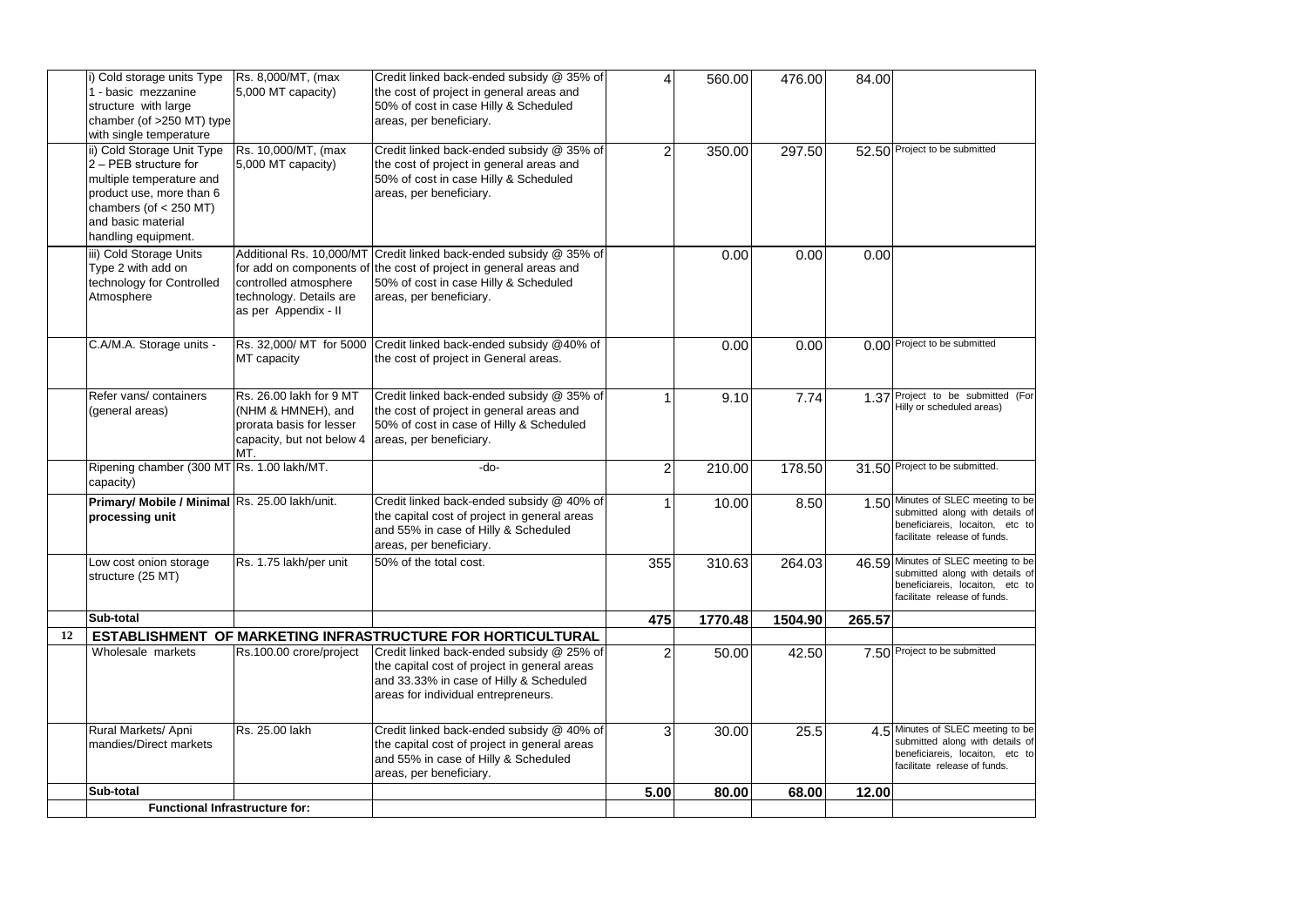|    | Collection, sorting/ grading, Rs.15.00 lakh<br>packing units etc.                                                                                                               |                                                                                                                         | Credit linked back-ended subsidy @ 40% of<br>the capital cost of project in general areas<br>and 55 % in case of Hilly & Scheduled | 5.00     | 30.00  | 25.50  | 4.50  |                                                                                                                                     |
|----|---------------------------------------------------------------------------------------------------------------------------------------------------------------------------------|-------------------------------------------------------------------------------------------------------------------------|------------------------------------------------------------------------------------------------------------------------------------|----------|--------|--------|-------|-------------------------------------------------------------------------------------------------------------------------------------|
|    |                                                                                                                                                                                 |                                                                                                                         | areas, per beneficiary.                                                                                                            |          |        |        |       |                                                                                                                                     |
|    | Sub-total                                                                                                                                                                       |                                                                                                                         |                                                                                                                                    | 5.00     | 30.00  | 25.50  | 4.50  |                                                                                                                                     |
| 13 |                                                                                                                                                                                 | <b>Mission Management</b>                                                                                               |                                                                                                                                    |          |        |        |       |                                                                                                                                     |
|    | <b>State &amp; Districts Mission</b><br>Offices and implementing<br>agencies for administrative of appraised needs to<br>expenses, project,<br>preparation,<br>computerization, | 5% of total annual<br>expenditure on the basis<br><b>State Horticulture</b><br>Mission (SHM) /<br>implementing Agencies | 100% assistance.                                                                                                                   |          | 525.00 | 446.25 | 78.75 |                                                                                                                                     |
|    | Institutional Strengthening,<br>hire/purchase of vehicles,<br>hardware/software                                                                                                 | Project based                                                                                                           | 100% assistance.                                                                                                                   |          |        | 0.00   | 0.00  |                                                                                                                                     |
|    | Seminars, conferences, workshops, exhibitions, Kisan<br>Mela, horticulture shows, honey festivals etc.                                                                          |                                                                                                                         |                                                                                                                                    |          |        |        |       | Minutes of SLEC meeting to be<br>submitted along with details of<br>beneficiareis, locaiton, etc to<br>facilitate release of funds. |
|    | International level                                                                                                                                                             | Rs. 7.50 lakh per event.                                                                                                | 100% of cost per event of 4 days, on pro<br>rata basis.                                                                            | $\Omega$ | 0.00   | 0.00   | 0.00  |                                                                                                                                     |
|    | National level                                                                                                                                                                  | Rs. 5.00 lakh per event.                                                                                                | 100% of cost per event of two days.                                                                                                |          | 5.00   | 4.25   | 0.75  |                                                                                                                                     |
|    | State level                                                                                                                                                                     | Rs. 3.00 lakh / event                                                                                                   | 100% assistance subject to a maximum of<br>Rs.3.00 lakh per event of two days.                                                     | 8        | 24.00  | 20.40  | 3.60  |                                                                                                                                     |
|    | <b>District level</b>                                                                                                                                                           | Rs. 2.00 lakh / event                                                                                                   | 100% assistance subject to a maximum of<br>Rs.2.00 lakh per event of two days.                                                     | $\Omega$ | 0.00   | 0.00   | 0.00  |                                                                                                                                     |
|    | Information dissemination<br>through publicity, printed<br>literature etc and local<br>advertisements                                                                           | Rs. 0.40 lakh/ block                                                                                                    | 100% of cost.                                                                                                                      | 40       | 16.00  | 13.60  | 2.40  |                                                                                                                                     |
|    | Development of technology Rs. 1.00 lakh/ district<br>packages in electronic<br>form to be shared through<br>IT network                                                          |                                                                                                                         | 100% of Cost                                                                                                                       | $\Omega$ | 0.00   | 0.00   | 0.00  |                                                                                                                                     |
|    | <b>Technical Support Group</b><br>(TSG) at State Level for<br>hiring experts/staff,<br>studies, monitoring &<br>concurrent<br>evaluation/evaluation,<br>mass media, publicity,  | Project based, subject to<br>a ceiling of Rs. 50. 00<br>lakh per annum/state                                            | 100% of cost                                                                                                                       |          |        | 0.00   | 0.00  |                                                                                                                                     |